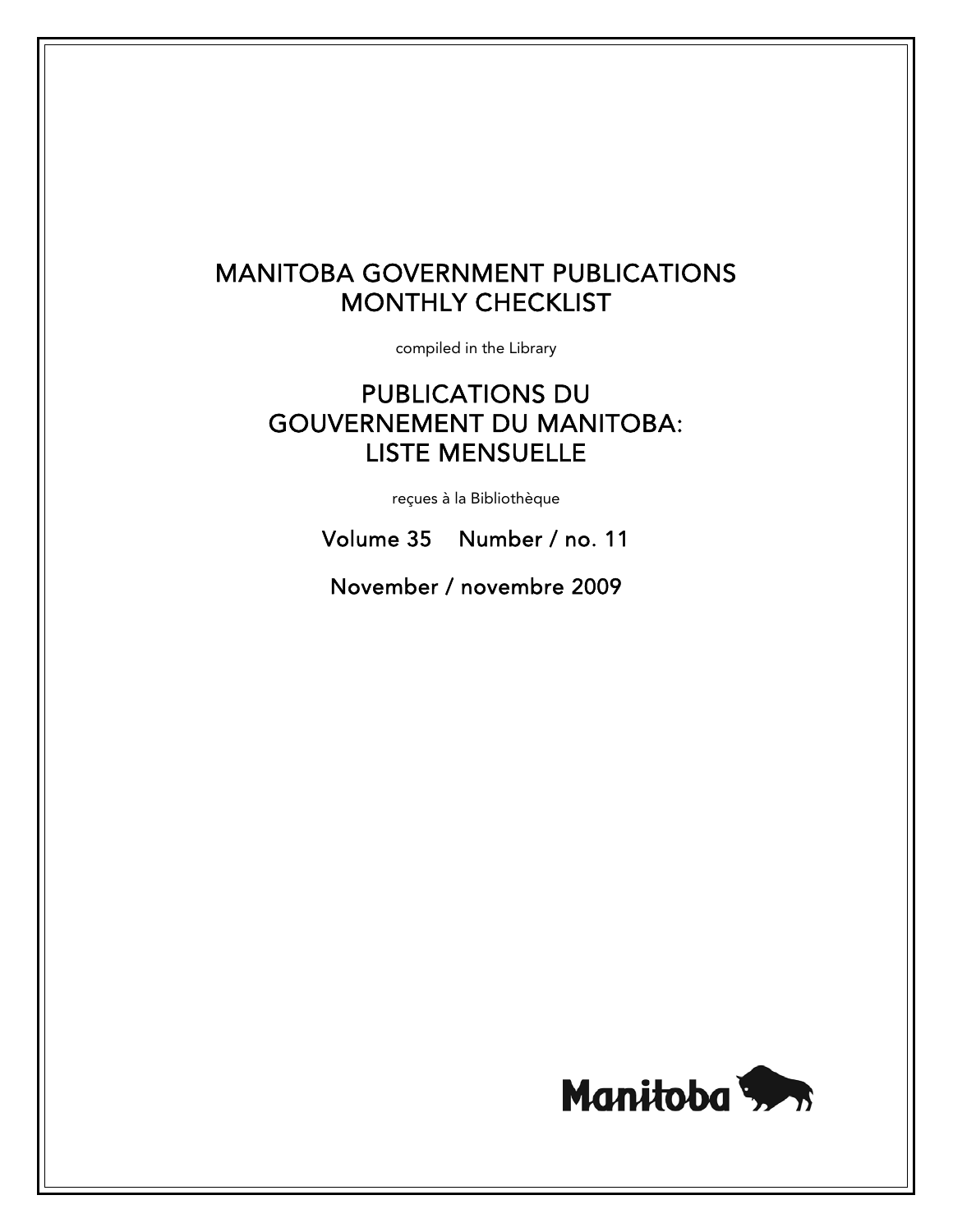## **MANITOBA GOVERNMENT PUBLICATIONS / PUBLICATIONS DU GOUVERNEMENT DU MANITOBA November / novembre 2009**

# *\*\*Monthly Checklist* **URLs**

 If the most current edition of a publication is available on the Internet, a URL is provided in the *Monthly Checklist* for that specific title and edition. Otherwise, the URL links only to the index page of a departmental or agency Web site where previous editions of the publication are found. The user is encouraged to refer back periodically to the index page until the most recent edition is posted there.

## **\*\*Adresses URL dans la** *Liste mensuelle*

Si l'édition la plus récente d'une publication est disponible sur Internet, une adresse URL est fournie dans la *Liste mensuelle* pour le titre et l'édition spécifiques. Dans le cas contraire, l'adresse URL renvoie uniquement à la page d'index d'un ministère ou d'une agence ministérielle où l'on retrouve des éditions antérieures de la publication. L'usager devrait consulter régulièrement la page d'index jusqu'à ce que l'édition la plus récente y soit affichée.

# **OFFICIAL PUBLICATIONS / PUBLICATIONS OFFICIELLES**

\*The Manitoba gazette: part I, proclamations and government notices = Gazette du Manitoba : partie I, proclamations et avis du gouvernement. [No. 1] (1871)- . **CURRENT ED**.: Vol. 138, no. 45-48. (November 7-28, 2009).

\*The Manitoba gazette: part II, regulations = Gazette du Manitoba : partie II, règlements. [No. 1] (1871)- .

**CURRENT ED**.: Vol. 138, no. 45-48. (November 7-28, 2009). Subscription: \$83.55 part I and part II; \$55.70 part I or part II.

\*Statutes of Manitoba = Lois du Manitoba. Winnipeg: Queen's Printer for the Province of Manitoba, 1871- **CURRENT ED**.: 2008. Price: \$99.00.

\*Regulations of Manitoba = Règlements du Manitoba. Winnipeg: Queen's Printer for the Province of Manitoba, 1871- **CURRENT ED**.: 2008. (2 vol.) Price: \$141.00.

# **Legislative Assembly / Assemblée législative**

\*Bills = Projets de loi. Winnipeg: Queen's Printer, 19-- (Price: \$150.00 + GST) New Bills:

2. The Legislative Assembly Amendment and Legislative Assembly Management Commission Amendment Act = Loi modifiant la Loi sur l'Assemblée législative et la Loi sur la Commission de régie de l'Assemblée législative

3. The City of Winnipeg Charter Amendment and Municipal Amendment Act (Derelict Property) = Loi modifiant la Charte de la ville de Winnipeg et la Loi sur les municipalités (biens abandonnés) 4. The Workplace Safety and Health Amendment Act = Loi modifiant la Loi sur la sécurité et l'hygiène du travail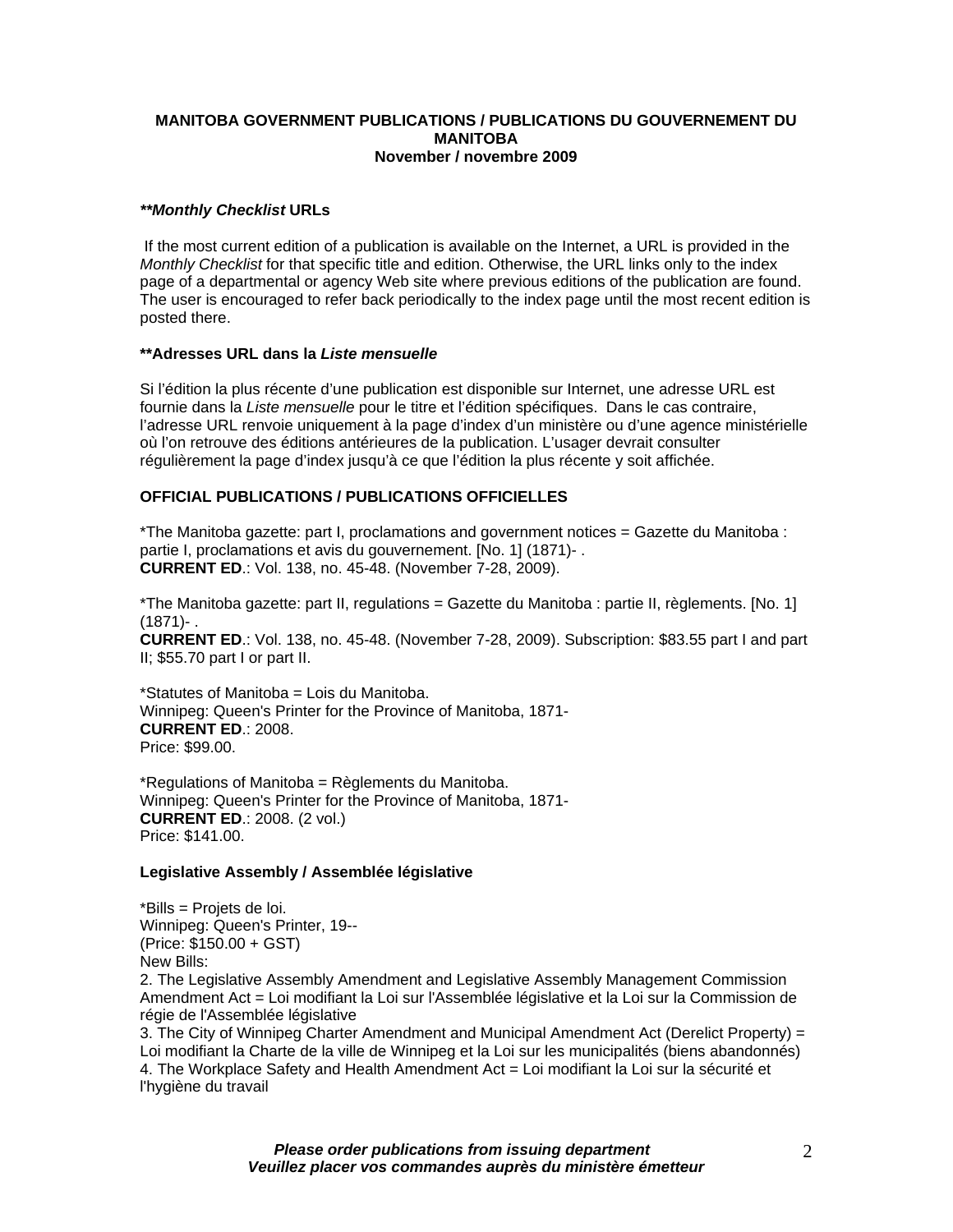5. The Cottage Property Tax Increase Deferral Act (Property Tax and Insulation Assistance Act Amended) = Loi sur le report des majorations de taxes foncières visant les chalets (modification de la Loi sur l'aide en matière de taxes foncières et d'isolation thermique des résidences) 200. The Personal Information Protection and Identity Theft Prevention Act = Loi sur la protection des renseignements personnels et la prévention du vol d'identité

201. The Social Inclusion and Anti-Poverty Act = Loi sur l'inclusion sociale et la lutte contre la pauvreté

202. The Universal Newborn Hearing Screening Act = Loi sur le dépistage systématique des déficiences auditives chez les nouveau-nés

203. The Coat of Arms, Emblems and the Manitoba Tartan Amendment Act (Provincial Soil Designated) = Loi modifiant la Loi sur les armoiries, les emblèmes et le tartan du Manitoba (désignation du sol provincial)

204. The Child and Family Services Amendment Act = Loi modifiant la Loi sur les services à l'enfant et à la famille

205. The Crown Appointment Review Act (Various Acts Amended) = Loi sur l'examen des nominations au sein des sociétés d'État (modification de diverses lois)

206. The Waste Reduction and Prevention Amendment Act = Loi modifiant la Loi sur la réduction du volume et de la production des déchets

207. The Tax Administration and Miscellaneous Taxes Amendment Act (Land Transfer Tax Exemption for First-Time Home Buyers) = Loi modifiant la Loi sur l'administration des impôts et des taxes et divers impôts et taxes (exemption relative à la taxe sur les mutations de biens-fonds lors de l'achat d'une première maison)

211. The Regulatory Accountability and Transparency Act = Loi sur la responsabilité et la transparence en matière réglementaire

212. The Legal Profession Amendment Act = Loi modifiant la Loi sur la profession d'avocat 300. An Act to amend An Act to incorporate The Portage District General Hospital Foundation = Loi modifiant la Loi constituant en corporation la Fondation de l'Hôpital général du district Portage.

**[http://web2.gov.mb.ca/bills/39-4/index.php](https://web2.gov.mb.ca/bills/39-4/index.php)**

Debates and proceedings: official report (Hansard) / Legislative Assembly of Manitoba. Winnipeg: Legislative Assembly of Manitoba, 1958-

**CURRENT ED.:** Vol. 62 no.1-5 (November 30 - December 4, 2009) (4<sup>th</sup> session, 39<sup>th</sup> Legislature, 2009/10).

**[http://www.gov.mb.ca/legislature/hansard/4th-39th/calendar.html](https://www.gov.mb.ca/legislature/hansard/4th-39th/calendar.html)**

Order paper and notice paper = Feuilleton et avis. Winnipeg: The Assembly, 19-- **CURRENT ED**.: no. 1-8 (4th session, 39th Legislature, 2009/10) **[http://www.gov.mb.ca/legislature/house\\_biz/orderpaper.pdf](https://www.gov.mb.ca/legislature/house_biz/orderpaper.pdf)**

Reports required by legislation / Legislative Assembly of Manitoba, Office of the Clerk of the Assembly.

Winnipeg: Office of the Clerk of the Assembly, Journals Branch, 1982- **CURRENT ED**.: 2009/2010.

Votes and proceedings = Procès-verbal. Winnipeg: Legislative Assembly of Manitoba, 19— **CURRENT ED.:** no. 2-5 (December 1-4, 2009)  $(4^{\text{th}}$  session,  $39^{\text{th}}$  Legislature, 2009/10). **[http://www.gov.mb.ca/legislature/house\\_biz/4th-39th/4th-39th.html](https://www.gov.mb.ca/legislature/house_biz/4th-39th/4th-39th.html)**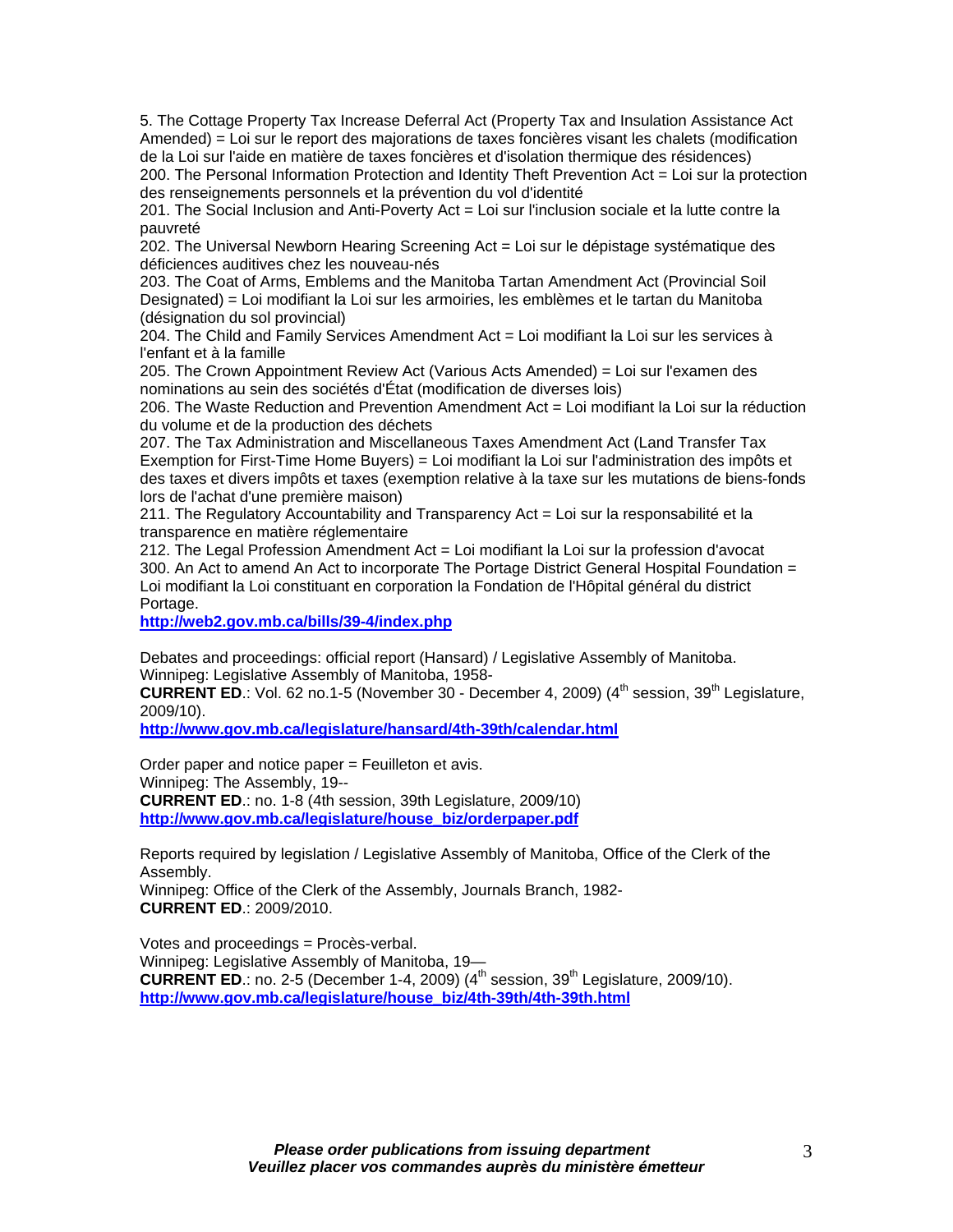# **Special Committees**

Report of the Special Committee on Senate Reform = Rapport sur le Comité Spécial sur la Réforme du Sénat. Winnipeg: Special Committee on Senate Reform, 2009. 12 pages **[http://www.gov.mb.ca/hansard/committees/senatereport.pdf](https://www.gov.mb.ca/hansard/committees/senatereport.pdf)**

Special Committee on Senate Reform. Winnipeg: Special Committee on Senate Reform, 2008- **CURRENT ED**.: Vol. 61, no. 4 (November 9, 2009) (Not for distribution). **[http://www.gov.mb.ca/legislature/hansard/3rd-39th/committee\\_calendar.html](https://www.gov.mb.ca/legislature/hansard/3rd-39th/committee_calendar.html)**

# **Standing Committees**

Progress on Changes for Children initiatives: a report from Child and Family Services Standing Committee. Winnipeg: Child and Family Services Standing Committee, 2007- Also available in French under title: Progrès de l'initiative changements pour les enfants. **CURRENT ED**.: Winter 2008/09. **<http://www.changesforchildren.mb.ca/reports/report1.pdf>**

Progrès de l'initiative changements pour les enfants: un rapport du comité permanent des Services à l'enfant et à la famille. Winnipeg: Comité permanent des Services à l'enfant et à la famille, 2007- Aussi publié en anglais sous le titre: Progess on the Changes for Children Initiative. **ÉD. RÉCENTE**.: Hiver 2008/09. **<http://www.changesforchildren.mb.ca/reports/report1.fr.pdf>**

Standing Committee on Crown Corporations. Winnipeg: The Standing Committee, 2003- **CURRENT ED**.: Vol. 61, no. 6 (July 8, 2009; November 17, 2009) (Not for distribution). **[http://www.gov.mb.ca/legislature/hansard/3rd-39th/committee\\_calendar.html](https://www.gov.mb.ca/legislature/hansard/3rd-39th/committee_calendar.html)**

# **ABORIGINAL AND NORTHERN AFFAIRS / AFFAIRES AUTOCHTONES ET DU NORD**

Financial audit component of the Cree Nation Child & Family Caring Agency review. Winnipeg: First Nations of Northern Manitoba Child and Family Services Authority, 2009. 23 pages Not for distribution, print from Internet. **[http://www.northernauthority.ca/](http://www.northernauthority.ca/wcm-docs/docs/CNCFCA_FINAL_Financial_Audit_of_CNCFCA_Review_Report_November_05_09.pdf)**

# **Communities Economic Development Fund**

Annual report, Manitoba Communities Economic Development Fund. Winnipeg: Communities Economic Development Fund, 1972- **CURRENT ED**.: 2009 (S.P. no. 7, 4th Session, 39th Legislature, 2009/10). **<http://www.cedf.mb.ca/CEDF%20Ann%20Rpt%202007%20ALL.pdf>**

Quarterly financial report for the quarter ended... Winnipeg: Communities Economic Development Fund, 1993- **CURRENT ED**.: September 30, 2009 (S.P. no. 8, 4th Session, 39th Legislature, 2009/10).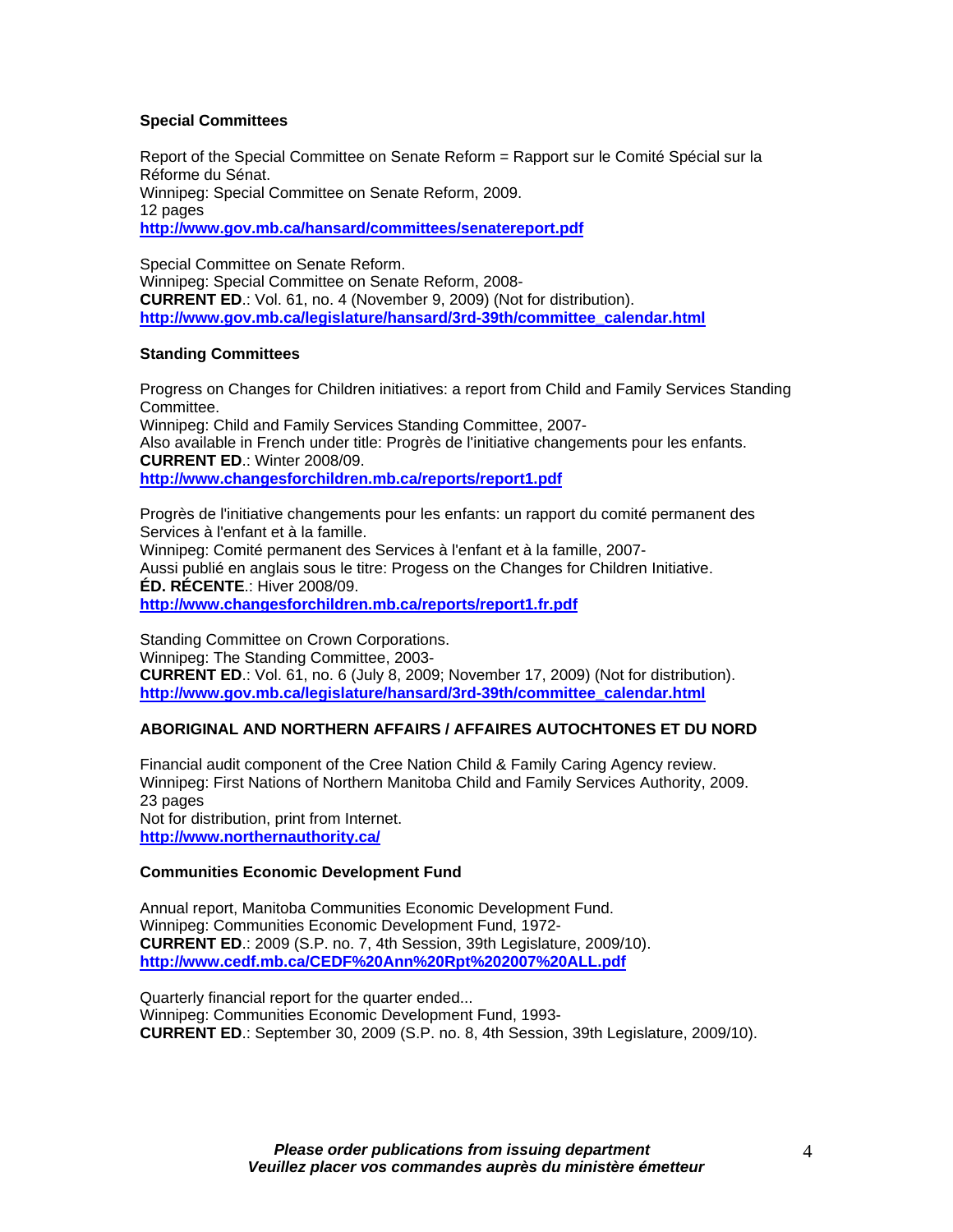# **AGRICULTURE, FOOD AND RURAL INITIATIVES / AGRICULTURE, ALIMENTATION ET INITIATIVES RURALES**

## **Knowledge Management**

Agriculture statistics. Winnipeg: Manitoba Agriculture, Food and Rural Initiatives, Knowledge Management, 1979- **CURRENT ED**.: Farm Cash Receipts Estimates January - September 2005R - 2009P. Frequency: Irregular. **[http://www.gov.mb.ca/agriculture/statistics/index.html](https://www.gov.mb.ca/agriculture/statistics/index.html)**

# **AUDITOR GENERAL / VÉRIFICATEUR GÉNÉRAL**

Report to the Legislative Assembly: audits of government operations. Winnipeg: Office of the Auditor General, 2009. 210 pages **[http://www.oag.mb.ca/reports/audits\\_of%20\\_govt\\_ops\\_nov\\_2009.pdf](http://www.oag.mb.ca/reports/audits_of%20_govt_ops_nov_2009.pdf)**

## **CONSERVATION**

## **Administrative Support Services**

Annual report, Manitoba Conservation. Winnipeg: Manitoba Conservation, 1999- **CURRENT ED**.: 2008/09 (S.P. no. 5, 4th Session, 39th Legislature, 2009/10). **[http://www.gov.mb.ca/](https://www.gov.mb.ca/conservation/annual-reports/conservation/conservation_annual_report_2007_08.pdf)**

## **Sustainable Development Innovations Fund / Fonds des innovations de développement durable**

Annual report, Manitoba Sustainable Development Innovations Fund = Fonds des innovations de développement durable Manitoba, rapport annuel Winnipeg: Manitoba Conservation, Sustainable Development Coordination Unit, 1995- **CURRENT ED**.: 2008/09. (S.P. no. 6, 4th session, 39th Legislature, 2009/10). **[http://www.gov.mb.ca/conservation/annual-reports/sdif/sdif\\_annual\\_report\\_06\\_07.pdf](https://www.gov.mb.ca/conservation/annual-reports/sdif/sdif_annual_report_06_07.pdf)**

# **CROWN CORPORATIONS COUNCIL / CONSEIL DES CORPORATIONS DE LA COURONNE**

Quarterly report, Manitoba Crown Corporations Council. Winnipeg: the Council, 1990- Also published in French under title: Rapport trimestriel, Manitoba Conseil des corporations de la Couronne. **CURRENT ED**.: 3rd quarter report 2009. **<http://www.crowncc.mb.ca/>**

Rapport trimestriel, Manitoba Conseil des corporations de la Couronne. Winnipeg: le Conseil, 2002- Aussi publié en anglais sous le titre: Quarterly report. **ÉD. RÉCENTE**: troisième trimestre 2009. **<http://www.crowncc.mb.ca/>**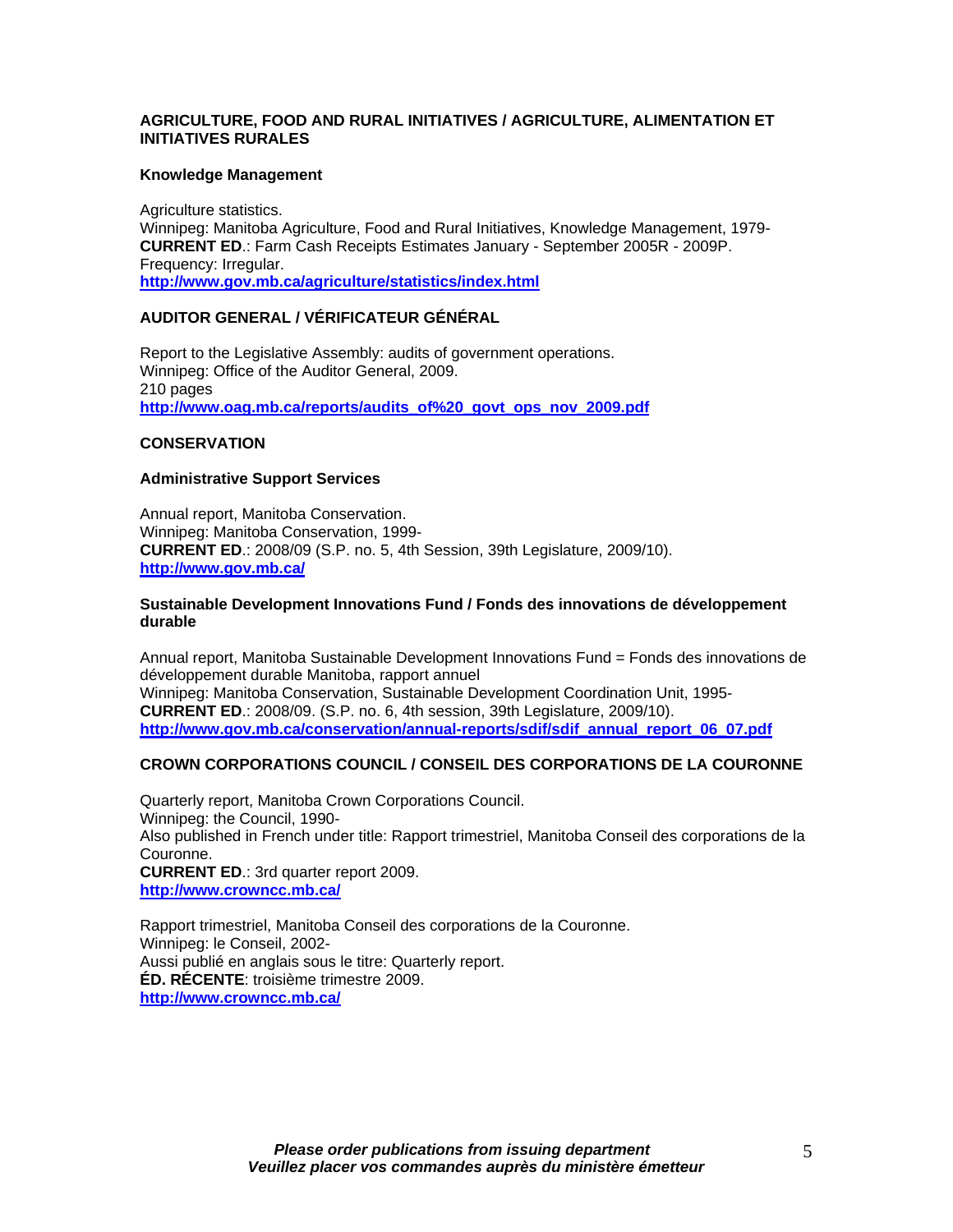# **CULTURE, HERITAGE AND TOURISM / CULTURE, PATRIMOINE ET TOURISME**

## **Legislative Library**

Selected new titles: recent additions to the Library collection. Winnipeg: Manitoba Legislative Library, Manitoba Culture, Heritage and Tourism, 1984 - **CURRENT ED**.: November/December 2009. Frequency: Monthly. **[http://www.gov.mb.ca/chc/leg-lib/esnt.html](https://www.gov.mb.ca/chc/leg-lib/esnt.html)**

## **Manitoba Arts Council**

Annual report, Manitoba Arts Council. Winnipeg: Manitoba Arts Council, 1970- **CURRENT ED**.: 2008/09. (I.P. no. 14, 4th session, 39th Legislature, 2009/10). **<http://www.artscouncil.mb.ca/pdf/english/report08.pdf>**

#### **Manitoba Centennial Centre Corporation**

Quarter report, Manitoba Centennial Centre Corporation. Winnipeg: Manitoba Centennial Centre Corporation, 2008- **CURRENT ED**.: Second quarter report for the 6 months ending September 30, 2009.

# **EDUCATION / ÉDUCATION**

Manitoba grants for education for sustainable development: learning together for a sustainable future, Kindergarten to Grade 12.

Winnipeg: Education Citizenship and Youth, 2009.

Pamphlet

Also available in French under title: Subventions du Manitoba pour l'éducation au dévellopement durable.

**[http://www.edu.gov.mb.ca/k12/esd/grant/brochure\\_10.pdf](http://www.edu.gov.mb.ca/k12/esd/grant/brochure_10.pdf)**

Subventions du Manitoba pour l'éducation au dévellopement durable: travaillons ensemble pour un avenir durable de la maternelle à la 12e année.

Winnipeg: Éducation, Citoyenneté et Jeunesse Manitoba, 2009. **Brochure** 

Aussi publié en anglais sous le titre: Manitoba Grants for Education for Sustainable Development. [http://www.edu.gov.mb.ca/m12/dev\\_durable/subv/docs/depliant.pdf](http://www.edu.gov.mb.ca/m12/dev_durable/subv/docs/depliant.pdf)

Organisation for Economic Cooperation and Development (OECD) activity on the Recognition of Non-Formal and Informal Learning (RNFIL).

Toronto: Council of Ministers of Education, Canada (CMEC); Winnipeg: Manitoba Education, 2007.

64 pages (Not for distribution, print from Internet). **<http://www.oecd.org/dataoecd/20/10/41828479.pdf>**

#### **ENTREPRENEURSHIP, TRAINING AND TRADE / ENTREPRENARIAT, FORMATION PROFESSIONNELLE ET COMMERCE**

Canada-Manitoba Labour Market Agreement (LMA) annual public report. Winnipeg: Entrepreneurship, Training and Trade, 2008- Also available in French under title: Entente Canada-Manitoba sur le Marché du Travail (EMT) rapport public annuel **CURRENT ED**.: 2008/09 (Not for distribution, print from Internet). **[http://www.gov.mb.ca/ctt/pdfs/lma\\_pub\\_rep\\_2008-09.pdf](https://www.gov.mb.ca/ctt/pdfs/lma_pub_rep_2008-09.pdf)**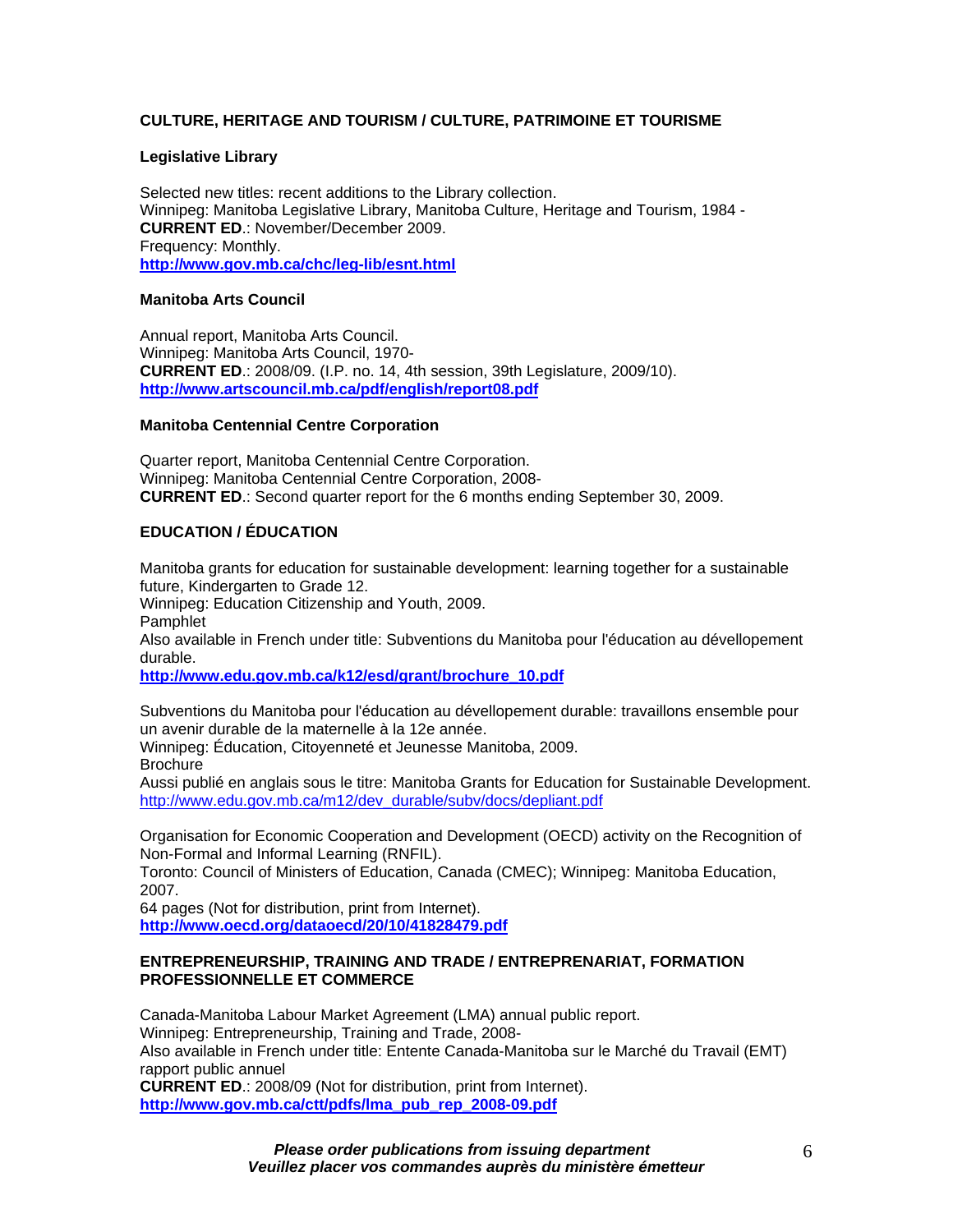Entente Canada-Manitoba sur le Marché du Travail (EMT) rapport public annuel. Winnipeg: Entreprenariat, Formation Professionelle et Commerce, 2008- Aussi publié en anglais sous le titre: Canada, Manitoba Labour Market Agreement (LMA) Annual Public Report. **ÉD. RÉCENTE**.: 2008/09 (À ne pas distribuer. S'il vous plaît imprimer à partir d'Internet). **[http://www.gov.mb.ca/ctt/pdfs/lma\\_pub\\_rep\\_2008-09.fr.pdf](https://www.gov.mb.ca/ctt/pdfs/lma_pub_rep_2008-09.fr.pdf)**

LMA annual plan. Winnipeg: Entrepreneurship, Training and Trade, 2008- Also available in French under title: Plan Annuel EMT. **CURRENT ED**.: 2009/10 (Not for distribution, print from Internet). **[http://www.gov.mb.ca/ctt/pdfs/lma\\_ap09\\_10\\_en.pdf](https://www.gov.mb.ca/ctt/pdfs/lma_ap09_10_en.pdf)**

Plan annuel EMT.

Winnipeg: Entreprenariat, Formation Professionelle et Commerce, 2008- Aussi publié en anglais sous le titre: LMA Annual Plan. **ÉD. RÉCENTE**.: 2009/10 (À ne pas distribuer. S'il vous plaît imprimer à partir d'Internet). **[http://www.gov.mb.ca/ctt/pdfs/lma\\_ap09\\_10\\_fr.pdf](https://www.gov.mb.ca/ctt/pdfs/lma_ap09_10_fr.pdf)**

# **FAIRNESS COMMISSIONER / COMMISSAIRE À L'ÉQUITÉ**

Fair Registration Practices Code: part 2 of The Fair Registration Practices in Regulated Professions Act. Winnipeg: Office of the Manitoba Fairness Commissioner, 2009. 5 pages **[http://www.gov.mb.ca/fairnesscommissioner/regulators/fair\\_practices\\_code\\_pamphlet.pdf](https://www.gov.mb.ca/fairnesscommissioner/regulators/fair_practices_code_pamphlet.pdf)**

Manitoba fair practices for the assessment and recognition of internationally educated applicants. Winnipeg: Office of the Manitoba Fairness Commissioner, 2009. 22 pages

**[http://www.gov.mb.ca/fairnesscommissioner/info/fair\\_practices\\_for\\_assessment\\_recogniti](https://www.gov.mb.ca/fairnesscommissioner/info/fair_practices_for_assessment_recognition.pdf) [on.pdf](https://www.gov.mb.ca/fairnesscommissioner/info/fair_practices_for_assessment_recognition.pdf)**

Fair Registration Practices in Regulated Professions Act: ensuring fairness in qualifications recognition.

Winnipeg: Office of the Manitoba Fairness Commissioner, 2009. 21 pages

**[http://www.gov.mb.ca/fairnesscommissioner/regulators/2009-04-22\\_presentation.pdf](https://www.gov.mb.ca/fairnesscommissioner/regulators/2009-04-22_presentation.pdf)** 

#### **FAMILY SERVICES AND CONSUMER AFFAIRS / SERVICES À LA FAMILLE ET CONSOMMATION**

#### **Disabilities Issues Office / Bureau des personnes handicapées**

Annual report, Disabilities Issues Office. Winnipeg: Disablilities Issues Office, 2006- Also published in French under title: Rapport annuel, Bureau des personnes handicapées. **CURRENT ED**.: 2008/09 (I.P. no. 9, 4th session, 39th Legislature, 2009/10). **[http://www.gov.mb.ca/dio/pdf/annual\\_report200809.pdf](https://www.gov.mb.ca/dio/pdf/annual_report200809.pdf)**

Rapport annuel, Bureau des personnes handicapées. Winnipeg: Bureau des personnes handicapées, 2008/09- Aussie publié en anglais sous le titre: Annual report, Disabilities Issues Office **ÉD. RÉCENTE**.: 2008/09. **[http://dev2.manweb.internal/dio/pdf/dio\\_annual-report2007-08.fr.pdf](http://dev2.manweb.internal/dio/pdf/dio_annual-report2007-08.fr.pdf)**

> *Please order publications from issuing department Veuillez placer vos commandes auprès du ministère émetteur*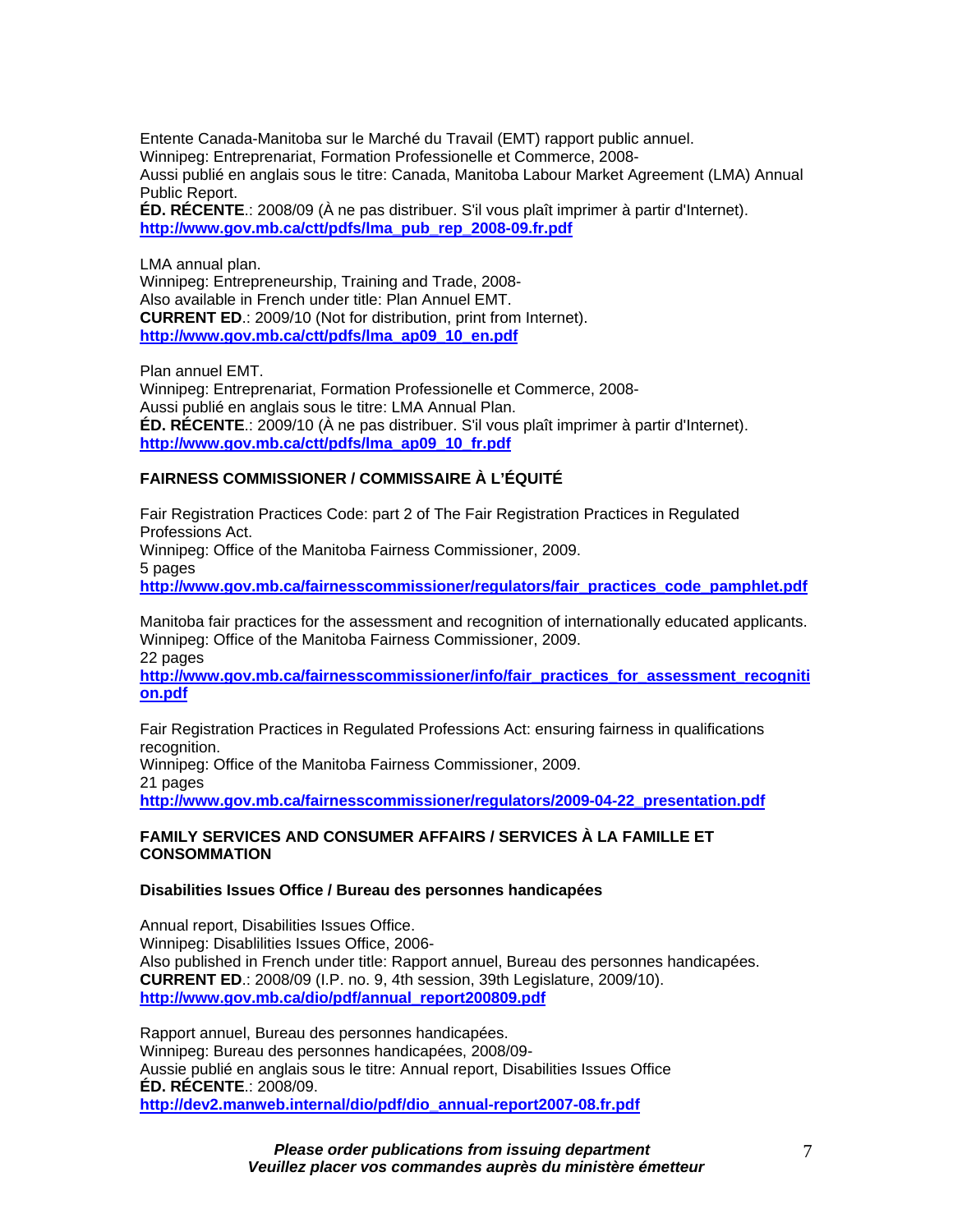## **FINANCE / FINANCES**

Quarterly financial report. Winnipeg: Manitoba Finance, 1977- **CURRENT ED**.: April - June 2009 (1st quarter). **[http://www.gov.mb.ca/finance/pdf/quarterlyreports/1stq0910.pdf](https://www.gov.mb.ca/finance/pdf/quarterlyreports/1stq0910.pdf)**

#### **Federal-Provincial Relations and Research**

Manitoba economic highlights. Winnipeg: Manitoba Finance, 2009- **CURRENT ED**.: November 23, 2009 (Not for distribution. Print from Internet). Frequency: Irregular. **[http://www.gov.mb.ca/finance/pdf/highlights.pdf](https://www.gov.mb.ca/finance/pdf/highlights.pdf)**

# **FRANCOPHONE AFFAIRS SECRETARIAT / SECRÉTARIAT AUX AFFAIRES FRANCOPHONES**

The Provincial Government and the French fact in Manitoba: from a difficult past to a promising future = Le gouvernement provincial et le fait français au Manitoba: d'un passé difficile à un avenir prometteur. Winnipeg: Francophone Affairs Secretariat, 2009.

30 pages Not for distribution, print from Internet. **[http://www.gov.mb.ca/fls-slf/pps/40\\_ans\\_langues.pps](https://www.gov.mb.ca/fls-slf/pps/40_ans_langues.pps)**

Memorandum of understanding on co-operation between The Government of Manitoba, Canada and The Conseil Général du Bas-Rhin, France = Protocole d'entente entre la Province du Manitoba, Canada et le Conseil Général du Bas-Rhin, France. Winnipeg: Francophone Affairs Secretariat, 2009. 1 page **[http://www.gov.mb.ca/fls-slf/pdf/manitoba\\_alsace.pdf](https://www.gov.mb.ca/fls-slf/pdf/manitoba_alsace.pdf)**

Milestones in Manitoba's language rights history = Grands jalons de l'histoire des droits linguistiques au Manitoba. Winnipeg: Francophone Affairs Secretariat, 2009. 37 pages Not for distribution, print from Internet. **[http://www.gov.mb.ca/fls-slf/pps/language\\_rights.pps](https://www.gov.mb.ca/fls-slf/pps/language_rights.pps)**

# **HEALTH / SANTÉ**

About H1N1 influenza (flu). Winnipeg: Manitoba Health, 2009. 7 p. Series: H1N1 flu bulletin [no.1] Also available in French under title: **[http://www.gov.mb.ca/asset\\_library/flu/flu\\_faq.pdf](https://www.gov.mb.ca/asset_library/flu/flu_faq.pdf)**

Foire aux questions sur la grippe H1N1. Winnipeg: Santé Manitoba, 2009. 5 p. Séries: Bulletin sur la grippe H1N [no.1] Aussi publié en anglais sous le titre: About H1N1 Influenza (Flu). **[http://www.gov.mb.ca/asset\\_library/flu/flu\\_faq.fr.pdf](https://www.gov.mb.ca/asset_library/flu/flu_faq.fr.pdf)**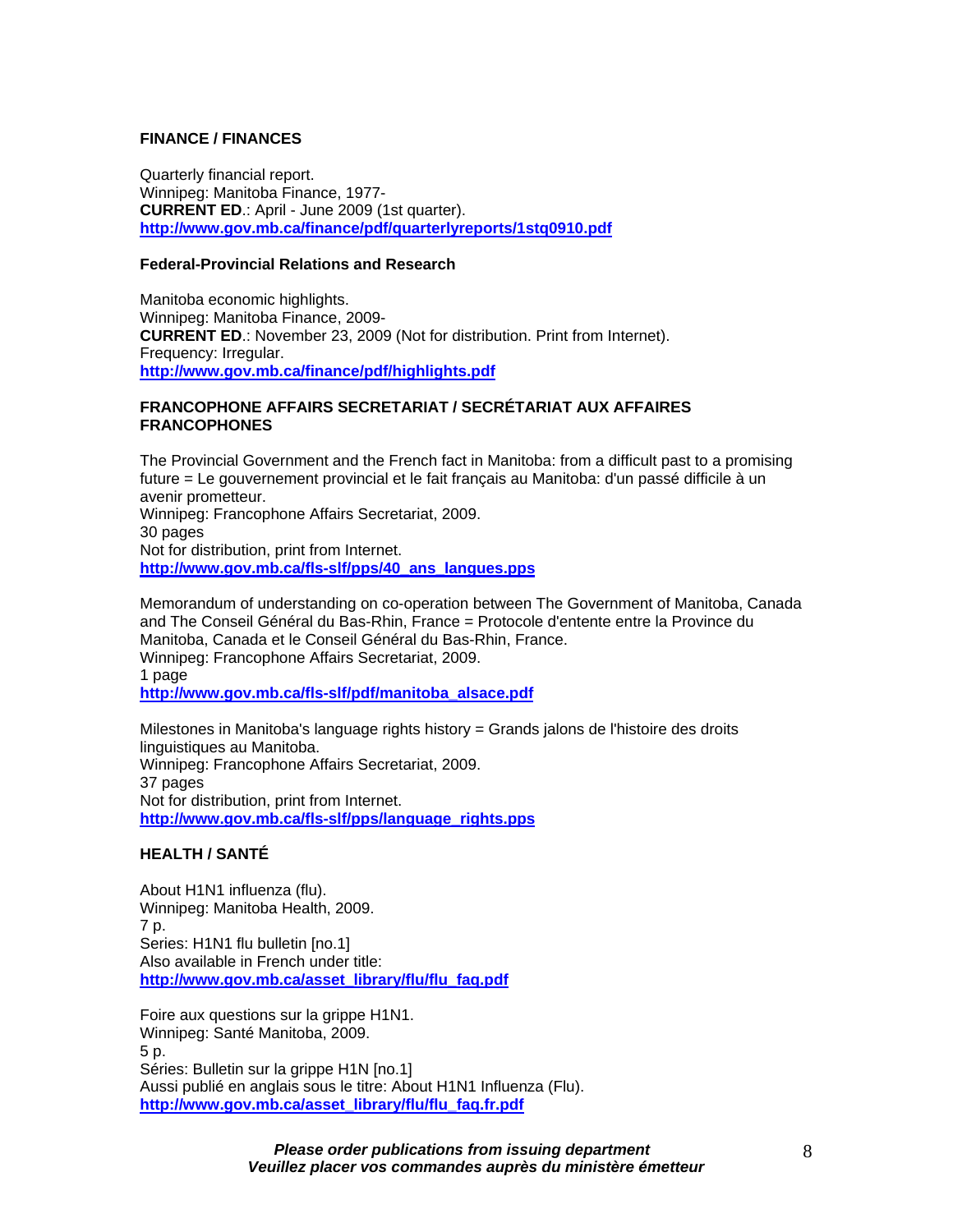Background and interim guidance for child care programs. Winnipeg: Manitoba Health, 2009. 3 pages Series: H1N1 flu information [no.2] Also available in French under title: Contexte et directives provisoires pour les programmes de garde d'enfants.

**[http://www.gov.mb.ca/asset\\_library/flu/child\\_care\\_programs.pdf](https://www.gov.mb.ca/asset_library/flu/child_care_programs.pdf)**

Contexte et directives provisoires pour les programmes de garde d'enfants. Winnipeg: Santé Manitoba, 2009.

3 p.

Séries: Information sur la grippe H1N1 [no.2]

Aussi publié en anglais sous le titre: Background and Interim Guidance for Child Care Programs. **[http://www.gov.mb.ca/asset\\_library/flu/child\\_care\\_programs.fr.pdf](https://www.gov.mb.ca/asset_library/flu/child_care_programs.fr.pdf)**

Background and interim guidance for post secondary schools. Winnipeg: Manitoba Health, 2009. 3 pages Series : H1N1 flu information [no.1] Also available in French under title: Contexte et directives provisoires pour les établissements postsecondaires. **[http://www.gov.mb.ca/asset\\_library/flu/background\\_post\\_secondary\\_schools.pdf](https://www.gov.mb.ca/asset_library/flu/background_post_secondary_schools.pdf)**

Contexte et directives provisoires pour les établissements postsecondaires. Winnipeg: Santé Manitoba, 2009. 3 p. Séries: Information sur la grippe H1N1 [no.1] Aussi publié en anglais sous le titre: Background and Interim Guidance for Post Secondary Schools.

**[http://www.gov.mb.ca/asset\\_library/flu/background\\_post\\_secondary\\_schools.fr.pdf](https://www.gov.mb.ca/asset_library/flu/background_post_secondary_schools.fr.pdf)**

Breastfeeding in Manitoba: provincial strategy and framework. Winnipeg: Manitoba Health, 2006. 26 pages Not for distribution, print from Internet. **[http://www.gov.mb.ca/healthyliving/docs/bf/bffs.pdf](https://www.gov.mb.ca/healthyliving/docs/bf/bffs.pdf)**

Facts for pregnant women. Winnipeg: Manitoba Health, 2009. 3 pages Series: H1N1 flu bulletin [no.4] **[http://www.gov.mb.ca/asset\\_library/flu/H1N1\\_faq\\_pregnant\\_women.pdf](https://www.gov.mb.ca/asset_library/flu/H1N1_faq_pregnant_women.pdf)**

Questions and answers for child care providers and parents. Winnipeg: Manitoba Health, 2009. 4 pages Series: H1N1 flu bulletin [no.3] Also available in French under title: Questions et réponses à l'intention des fournisseurs de services de garde d'enfants et des parents **[http://www.gov.mb.ca/asset\\_library/flu/qa\\_child\\_care\\_providers.pdf](https://www.gov.mb.ca/asset_library/flu/qa_child_care_providers.pdf)**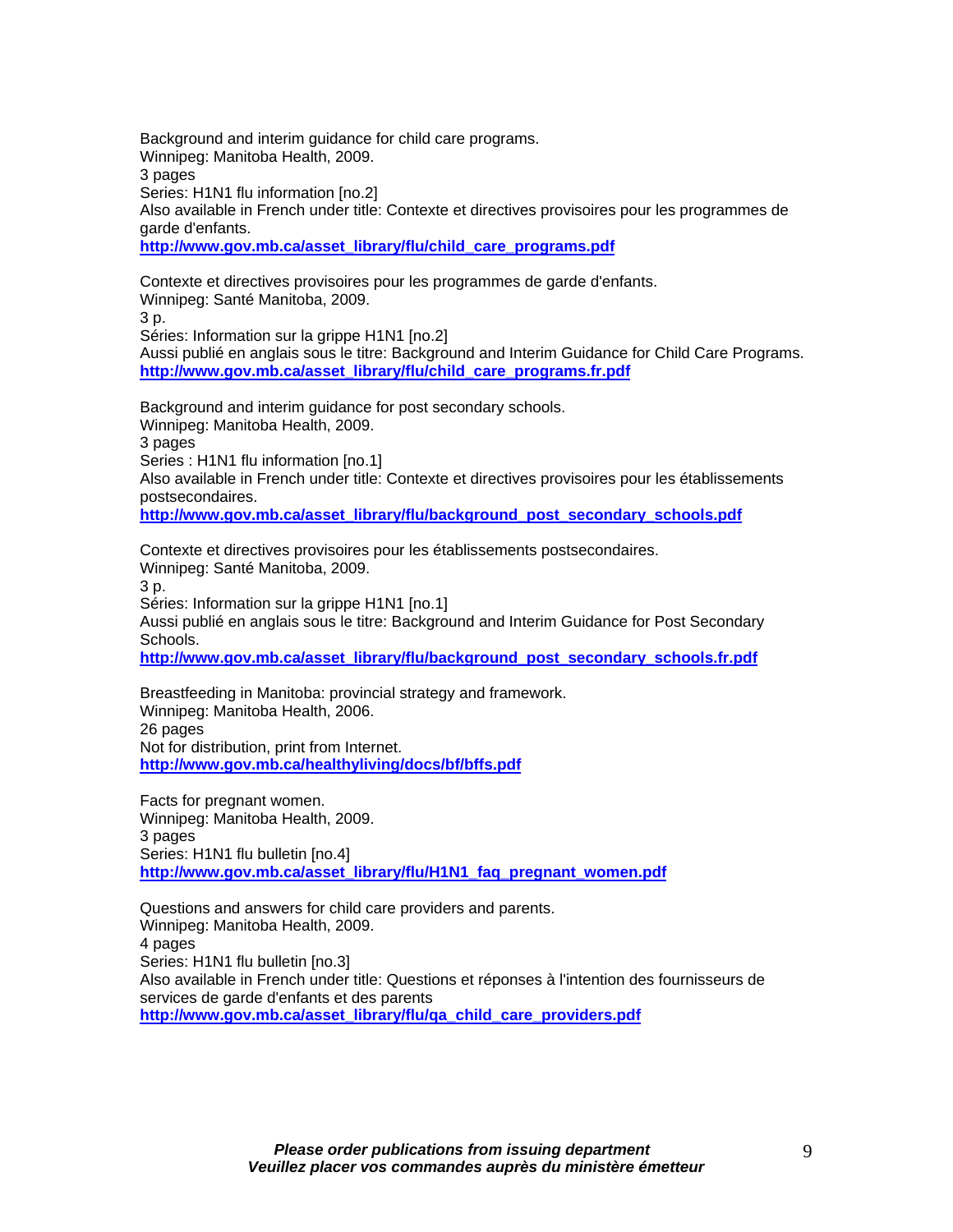Questions et réponses à l'intention des fournisseurs de services de garde d'enfants et des parents Winnipeg: Santé Manitoba, 2009. 4 p. Séries: Bulletin sur la grippe H1N1 [no.3]

Aussi publié en anglais sous le titre: Questions and Answers for Child Care Providers and **Parents** 

**[http://www.gov.mb.ca/asset\\_library/flu/qa\\_child\\_care\\_providers.fr.pdf](https://www.gov.mb.ca/asset_library/flu/qa_child_care_providers.fr.pdf)**

Questions and answers for post secondary schools. Winnipeg: Manitoba Health, 2009. 3 pages Series: H1N1 flu bulletin [no.2] Also available in French under title: Questions et réponses pour les établissements d'enseignement postsecondaire. **[http://www.gov.mb.ca/asset\\_library/flu/qa\\_post\\_secondary\\_schools.pdf](https://www.gov.mb.ca/asset_library/flu/qa_post_secondary_schools.pdf)**

Questions et réponses pour les établissements d'enseignement postsecondaire. Winnipeg: Santé Manitoba, 2009. 3 pages Séries: Bulletin sur la grippe H1N1 [no.2] Aussi publié en anglais sous le titre: Questions and Answers for Post Secondary Schools. **[http://www.gov.mb.ca/asset\\_library/flu/qa\\_post\\_secondary\\_schools.fr.pdf](https://www.gov.mb.ca/asset_library/flu/qa_post_secondary_schools.fr.pdf)**

# **Accountability Support**

Achieving health system accountability 2009. Winnipeg: Manitoba Health, 2009. 9 pages **[http://www.gov.mb.ca/health/rha/docs/ahsa2009.pdf](https://www.gov.mb.ca/health/rha/docs/ahsa2009.pdf)** 

# **Healthy Schools**

Manitoba school nutrition survey. Winnipeg: Manitoba Health, 2006. 21 pages Also available in French under title: Enquête du Manitoba sur l'alimentation et la nutrition dans les Écoles. Not for distribution, print from Internet. **[http://www.gov.mb.ca/healthyschools/foodinschools/documents/survey.pdf](https://www.gov.mb.ca/healthyschools/foodinschools/documents/survey.pdf)**

Enquête du Manitoba sur l'alimentation et la nutrition dans les Écoles. Winnipeg: Santé Manitoba, 2006. 25 pages À ne pas distribuer. S'il vous plaît imprimer à partir d'Internet. Aussi publié en anglais sous le titre: Manitoba school nutrition survey. **[http://www.gov.mb.ca/healthyschools/foodinschools/documents/survey.fr.pdf](https://www.gov.mb.ca/healthyschools/foodinschools/documents/survey.fr.pdf)**

# **Parkland Regional Health Authority**

Annual report, Parkland Regional Health Authority. Dauphin, Man.: Parkland Regional Health Authority, 1997- **CURRENT ED**.: 2008/09. **<http://www.prha.mb.ca/Annual%20Reports/PRHA%20anrpt%2009%20final%20sm.pdf>**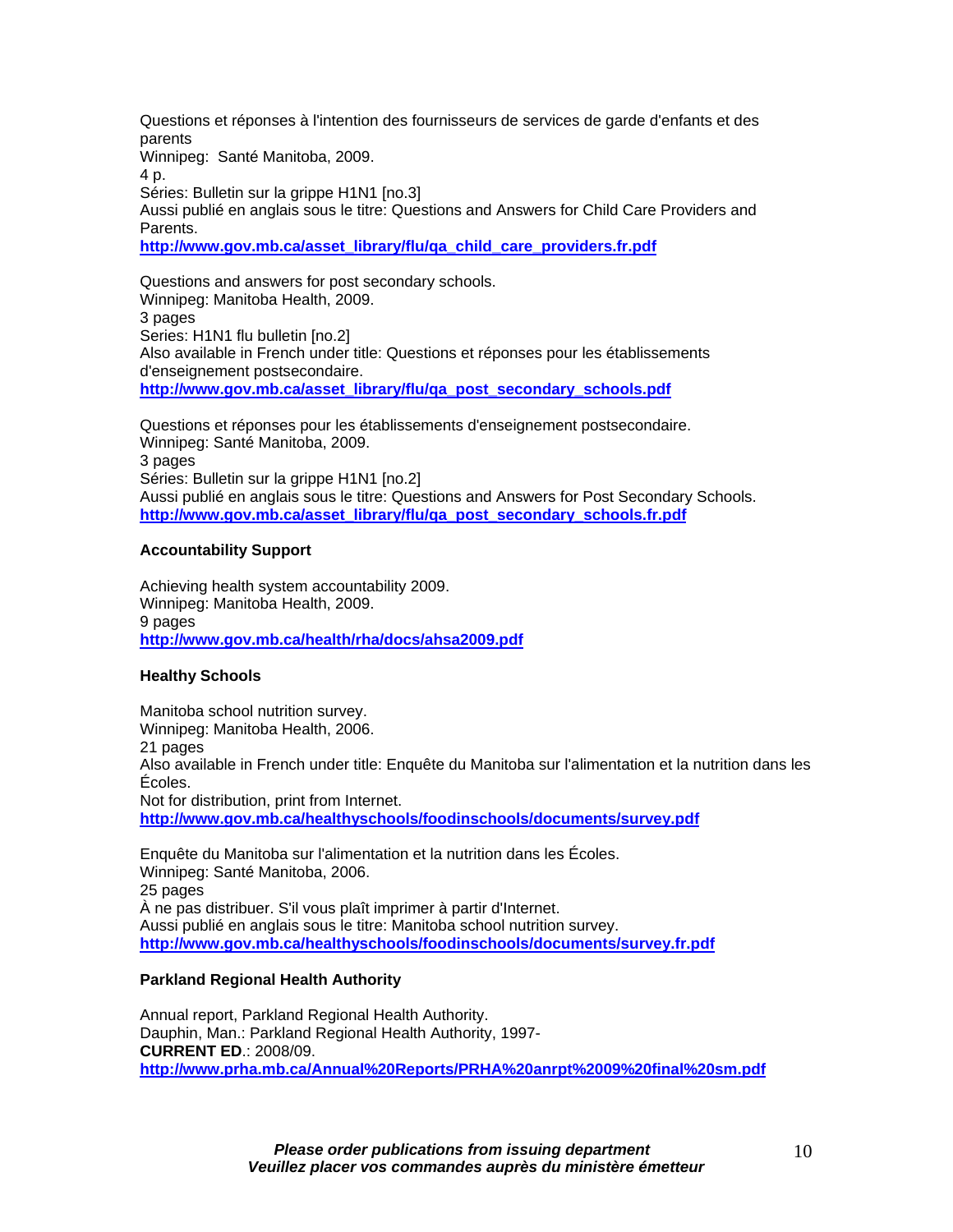# **INNOVATION, ENERGY AND MINES / INNOVATION, ÉNERGIE ET MINES**

## **Petroleum Branch**

Weekly well activity report: petroleum industry activity report. Winnipeg: Petroleum and Energy Branch, Science, Technology, Energy and Mines, 1979- **CURRENT ED**.: November 9-30, 2009 (4 issues). **[http://www.gov.mb.ca/iedm/petroleum/wwar/](https://www.gov.mb.ca/iedm/petroleum/wwar/)**

# **JUSTICE**

## **Chief Medical Examiner**

The Provincial Court of Manitoba in the matter of The Fatality Inquiries Act and in the matter of an inquest into the death of Russell Cook / report on inquest and recommendations of The Honourable Judge Linda Giesbrecht. Winnipeg: Provincial Court of Manitoba, 2009. 89 pages Not for distribution, print from Internet. **[http://www.manitobacourts.mb.ca/pdf/cook\\_russell.pdf](https://www.manitobacourts.mb.ca/pdf/cook_russell.pdf)**

## **Human Rights Commission**

Discriminatory Business Practices Act: annual report. Winnipeg: Manitoba Justice, 1989- **CURRENT ED**.: 2008/09. (S.P. no. 127, 3rd session, 39th Legislature 2008/09).

## **Legal Aid Manitoba**

Legal Aid Manitoba, annual report. Winnipeg: Legal Aid Services Society of Manitoba, 1973- **CURRENT ED**.: 2008/09 (I.P. no. 10, 4th session, 39th Legislature, 2009/10). **[http://www.legalaid.mb.ca/pdf/2009\\_annual\\_report.pdf](http://www.legalaid.mb.ca/pdf/2009_annual_report.pdf)**

## **Public Trustee**

Annual report, Manitoba Public Trustee. Winnipeg: The Trustee, 1983- **CURRENT ED**.: 2008/09 (I.P. no. 8, 4th session, 39th Legislature, 2009/10). **[http://www.gov.mb.ca/publictrustee/pubs/index.html#annual](https://www.gov.mb.ca/publictrustee/pubs/index.html#annual)**

## **LABOUR AND IMMIGRATION / TRAVAIL ET IMMIGRATION**

Manitoba settlement strategy: new vision and commitment to help immigrants integrate. Winnipeg: Manitoba Labour and Immigration, 2009. 8 pages Not for distribution, print from Internet. **[http://www2.immigratemanitoba.com/browse/regionalcommunities/settlement\\_strategy.ht](http://www2.immigratemanitoba.com/browse/regionalcommunities/settlement_strategy.html)**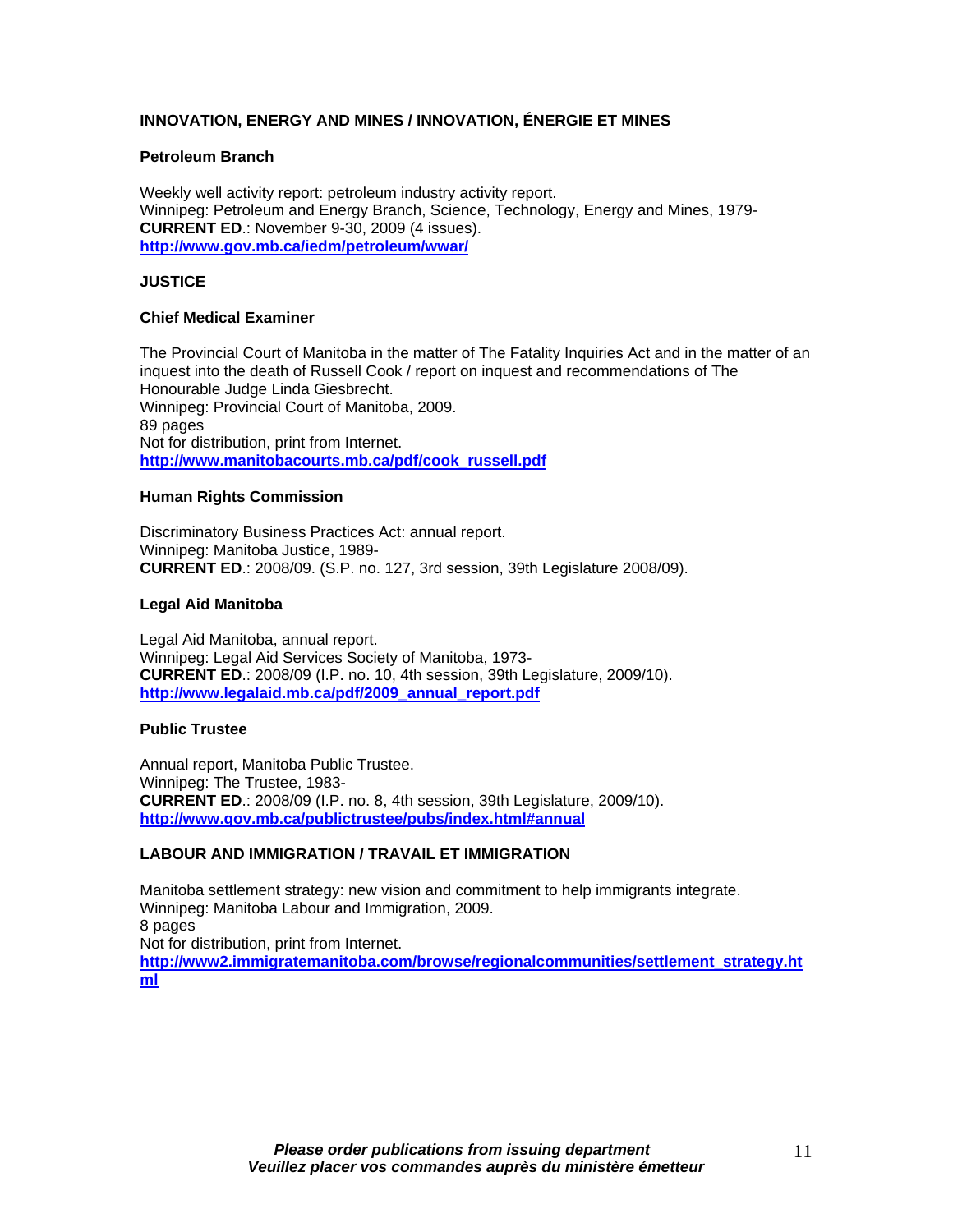### **Immigration and Multiculturalism Division**

Données factuelles sur l'immigration au Manitoba: rapport statistique. Winnipeg: Travail et Immigration Manitoba, Division de l'immigration et du multiculturalisme, 2002- Aussi publié en anglais sous le titre: Manitoba Immigration Facts. **ÉD. RÉCENTE**: 2007. **[http://www2.immigratemanitoba.com/asset\\_library/en/resources/pdf/mif07\\_Fr.pdf](http://www2.immigratemanitoba.com/asset_library/en/resources/pdf/mif07_Fr.pdf)**

# **MANITOBA BUREAU OF STATISTICS / BUREAU DE STATISTIQUES DU MANITOBA**

Consumer price index report. Winnipeg: Manitoba Bureau of Statistics, 1987- **CURRENT ED**.: October 2009. Frequency: Monthly.

Summary of current economic indicators. Winnipeg: Manitoba Bureau of Statistics, 1987- **CURRENT ED**.: December 2009. Frequency: Monthly.

Manitoba trade update. Winnipeg: Manitoba Bureau of Statistics, 1995- **CURRENT ED**.: Third Quarter 2009. (November 18, 2009) Subscription: \$50.00 per year.

Labour force statistics report. Winnipeg: Manitoba Bureau of Statistics, 1987- **CURRENT ED**.: November 2009. Frequency: Monthly

## **MANITOBA HYDRO**

Bipole III. Winnipeg: Manitoba Hydro, 2008- **CURRENT ED**.: Newsletter no. 3, September 2009. Frequency: Irregular **[http://www.hydro.mb.ca/projects/bipoleIII/bipoleIII\\_newsletter3.pdf](http://www.hydro.mb.ca/projects/bipoleIII/bipoleIII_newsletter3.pdf)**

## **MANITOBA LIQUOR CONTROL COMMISSION / SOCIÉTÉ DES ALCOOLS DU MANITOBA**

Manitoba Liquor Control Commission quarterly financial report. Winnipeg: Manitoba Liquor Control Commission, 1988- **CURRENT ED**.: Second quarter report for the six months ended September 30, 2009.

## **MANITOBA LOTTERIES CORPORATION / CORPORATION MANITOBAINE DES LOTERIES**

Quarter report, Manitoba Lotteries Corporation. Winnipeg: Manitoba Lotteries Corporation, 1991- **CURRENT ED**.: 2nd quarter report for the six months ended September 30, 2009. **[http://www.mlc.mb.ca/MLC/web\\_content/press\\_releases/2009\\_11\\_27.pdf](http://www.mlc.mb.ca/MLC/web_content/press_releases/2009_11_27.pdf)**